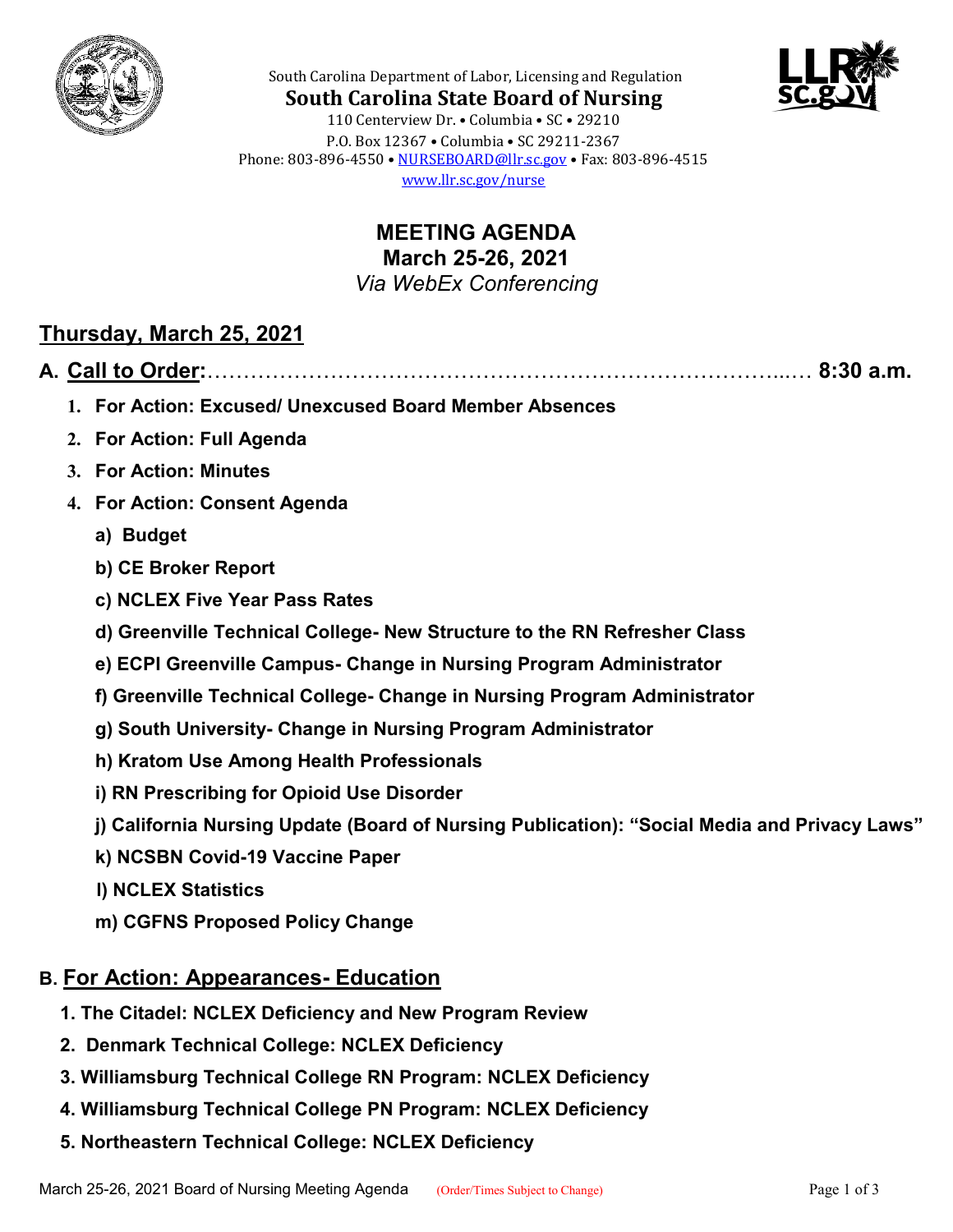- **6. Bob Jones University: Exception to Regulation- Faculty Member**
- **7. Tri-County Technical College: Request to Offer Courses at an Additional Location**
- **8. Columbia International University: Request to Establish a Nursing Program**
- **9. Southeastern College Columbia Campus: Request to Establish a Nursing Program**
- **10. Southeastern College North Charleston Campus: Request to Establish a Nursing Program**
- **11. Office of Investigations and Enforcement (OIE)- Mark Sanders (Closed Session)**
	- **a) Investigative Review Committee (IRC) Report**
	- **b) Statistical Report**
- **12. Hearings/Discipline (Confidential/Closed Session): Office of Disciplinary Counsel**

**•2019-399 •2019-546 •2020-324 •2019-108**

- **13. ODC Reports (Confidential/Closed Session): Office of Disciplinary Counsel**
	- **a) Administrator Review Report- Megan Flannery, Assistant Disciplinary Counsel**
	- **b) Office of Disciplinary Counsel Statistics- Tina Brown, Assistant Disciplinary Counsel**

# **C. Adjournment for the Evening**